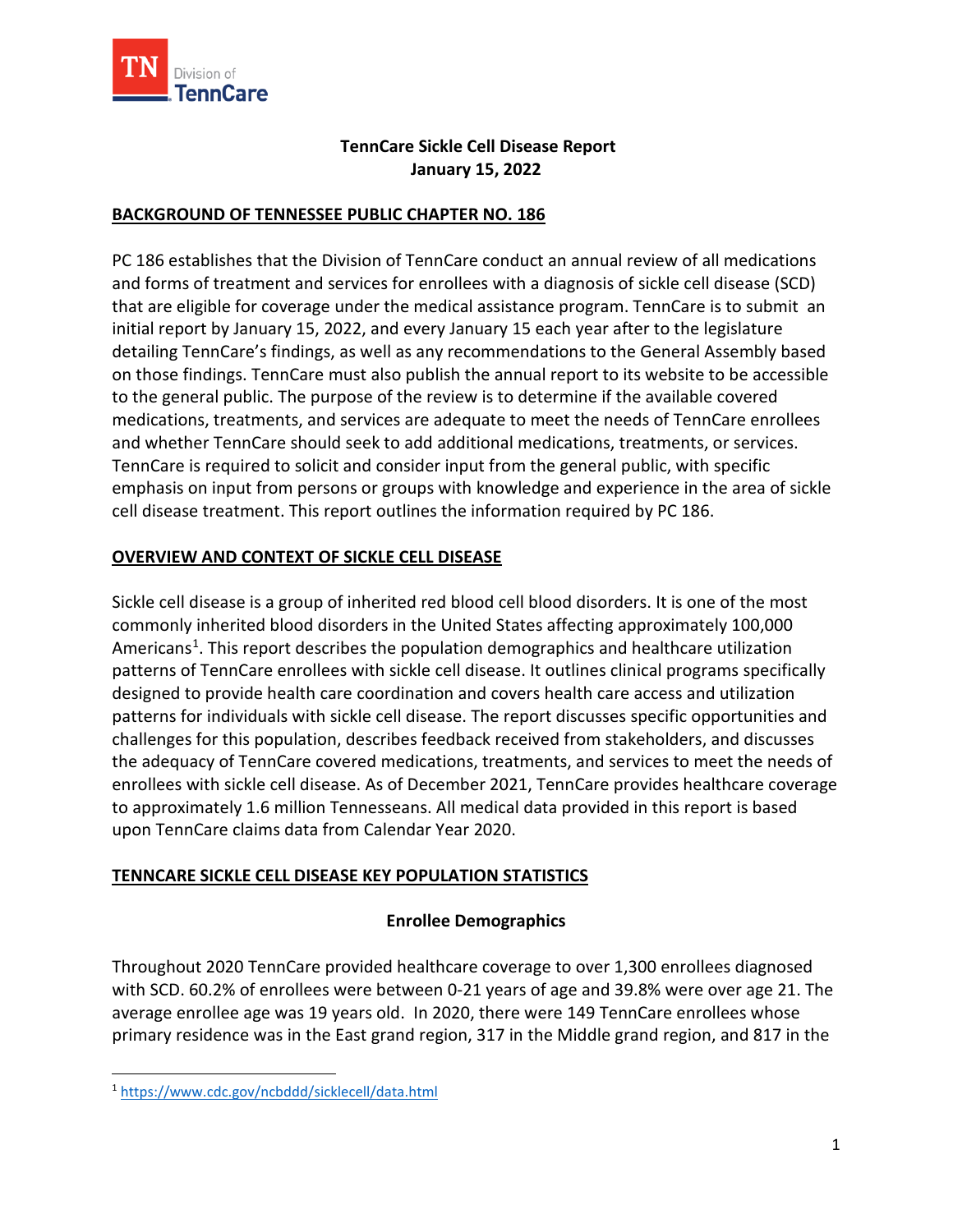West grand region. Approximately 88% of the TennCare SCD population live in urban areas and 12% in rural areas. [2](#page-1-0)

## **Medical Services and Expenditures**

In calendar year 2020, TennCare expenditures for all medical services provided for enrollees with sickle cell disease totaled \$16.6 million<sup>3</sup>. Table 1 shows the breakout of the total expenditures by categories of service.

| TABLE 1 – Medical Expenditures by Cost Category <sup>4</sup> |                                         |                   |  |  |  |
|--------------------------------------------------------------|-----------------------------------------|-------------------|--|--|--|
| <b>Calendar</b>                                              | <b>Cost Category</b>                    | <b>Total Cost</b> |  |  |  |
| Year                                                         |                                         |                   |  |  |  |
| 2020                                                         | <b>Medication Costs</b>                 | \$6,977,047       |  |  |  |
| 2020                                                         | <b>Professional Outpatient Services</b> | \$474,412         |  |  |  |
| 2020                                                         | <b>Inpatient Services</b>               | \$7,495,254       |  |  |  |
| 2020                                                         | <b>Emergency Department Services</b>    | \$1,626,348       |  |  |  |
| 2020                                                         | Labs and Ancillary Services             | \$59,527          |  |  |  |
| 2020                                                         | TOTAL                                   | \$16,632,584      |  |  |  |

The COVID-19 pandemic may have had an impact on the utilization of medical services by enrollees with SCD. All enrollees with SCD have a robust medical and pharmacy benefit available through their TennCare coverage. Additionally, all enrollees are assigned a TennCare primary care provider. Nearly 65% of all outpatient services for these enrollees were provided by a Primary Care Provider or a Hematology/Oncology specialist.

## **TENNCARE PHARMACY BENEFIT FOR SICKLE CELL DISEASE**

TennCare covers all drugs approved by the FDA for the coverage of sickle cell disease. This includes a robust formulary of medications linked here:

[https://www.optumrx.com/content/dam/openenrollment/pdfs/Tenncare/home](https://www.optumrx.com/content/dam/openenrollment/pdfs/Tenncare/home-page/preferred-drug-list/Preferred%20Drug%20List%20(PDL).pdf)[page/preferred-drug-list/Preferred%20Drug%20List%20\(PDL\).pdf](https://www.optumrx.com/content/dam/openenrollment/pdfs/Tenncare/home-page/preferred-drug-list/Preferred%20Drug%20List%20(PDL).pdf)

Currently, in the U.S., the American Society of Hematology Clinical Practice Guidelines on Sickle Cell Disease provide evidence-based, expert, consensus guidance for the treatment of SCD, linked here:

[https://www.hematology.org/education/clinicians/guidelines-and-quality-care/clinical](https://www.hematology.org/education/clinicians/guidelines-and-quality-care/clinical-practice-guidelines/sickle-cell-disease-guidelines)[practice-guidelines/sickle-cell-disease-guidelines](https://www.hematology.org/education/clinicians/guidelines-and-quality-care/clinical-practice-guidelines/sickle-cell-disease-guidelines)

The recommendations address treatment of both adult and pediatric SCD. Treatment options for sickle cell disease are different for each patient and are based on individualized symptoms

<span id="page-1-0"></span><sup>2</sup> Data from TennCare medical claims for CY 2020.

<span id="page-1-1"></span><sup>3</sup> Data from TennCare medical claims for CY 2020.

<span id="page-1-2"></span><sup>4</sup> Data from TennCare medical claims for CY 2020.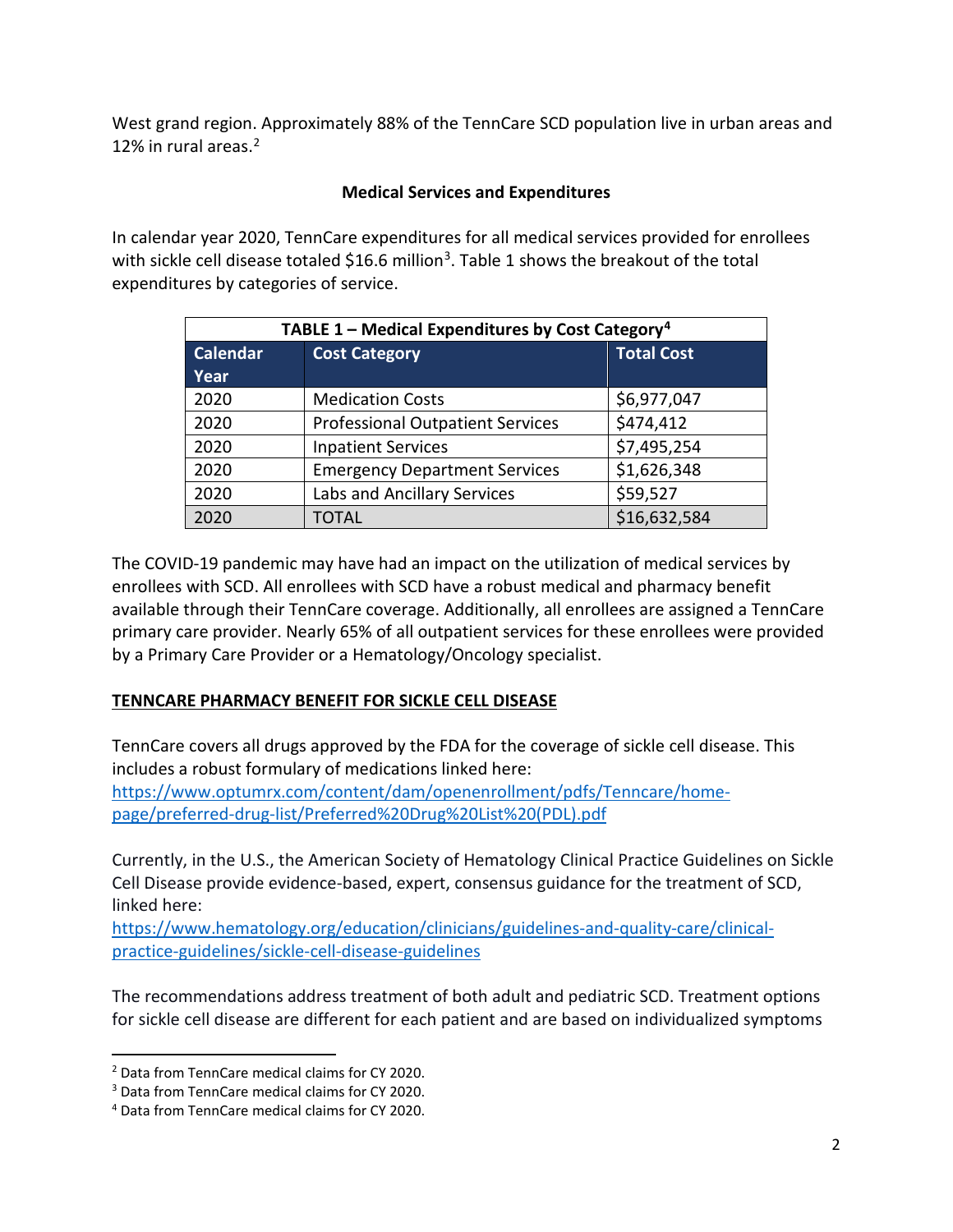and care plans. Progressive organ damage is one of the primary causes of early death in the sickle cell population and the treatment of both the sickle cell disease and the chronic conditions that result from SC is paramount for the long-term health of individuals with SCD. Many SCD patients will use lifelong supportive care such as red blood cell transfusions, pain management strategies, vaccinations, and antibiotic prophylaxis as part of their prevention plan for acute vaso-occlusive crises. Additionally, patients who experience acute vaso-occlusive crises will often require additional clinical care depending on the severity of their crisis. This care may be delivered in specialized sickle cell treatment centers, emergency rooms, and inpatient settings. Other patients may be placed on disease-modifying agents. Hydroxyurea (Droxia, Siklos, or Hydrea) is and has been a key guideline-recommended agent for the treatment of SCD for several years. More recently, pharmaceutical-grade L-glutamine (Endari) received FDA approval for the treatment of SCD in July 2017. Additionally, two new agents, Crizanlizumab-tmca (Advakveo) and Voxelator (Oxbryta), were recently FDA-approved under rapid approval pathways for the treatment of SCD. Both of these medications are covered for TennCare enrollees with SCD who meet the clinical coverage criteria for these treatments.

TennCare's pharmacy benefit focuses on providing effective and appropriate FDA-approved prescription drugs when medically necessary, including medications and related therapies used in the treatment of SCD. All medications that have an FDA-approval for treating sickle cell disease are covered by the TennCare formulary and have clinical criteria outlined to help support evidence-based coverage of those medications.

Preferred formulary drugs used in the management of SCD are available to enrollees without prior authorization. Hydroxyurea and Droxia are recommended for use in the prevention of pain crises, or vaso-occlusive episodes. Non-steroidal anti-inflammatory drugs such as prescription ibuprofen, oral diclofenac and topical gel, meloxicam, and ketorolac are readily available without authorization for use in the management of mild to moderate acute pain episodes. Oral antibiotics and vaccines for use in the prevention of infection are also available without prior approval.

Certain non-preferred medications, such as Siklos, Hydrea, Endari, Adakveo, and Oxbryta, require prior approval before a prescription can be dispensed. Droxia (hydroxyurea) is utilized to reduce the frequency of painful crises and the need for blood transfusions in patients with recurrent moderate to severe painful crises. Endari (l-glutamine powder) is indicated to reduce the acute complications of sickle cell disease in adult and pediatric patients ≥ 5 years of age. Oxybryta (voxelotor) is FDA-approved for individuals with sickle cell disease ages ≥4 years of age and was granted priority review, fast track, orphan drug, rare pediatric disease, and breakthrough therapy designations.

The enrollee, physician, or an authorized agent can initiate routine utilization management processes such as prior approval and step therapy to ensure drugs requiring prior approval meet the clinical criteria to ensure medical necessity. Pre-approvals for drugs requiring authorization are processed within 24 hours of the initial request including receipt of identifying information, clinical reason for the use of the drug under review, and any previous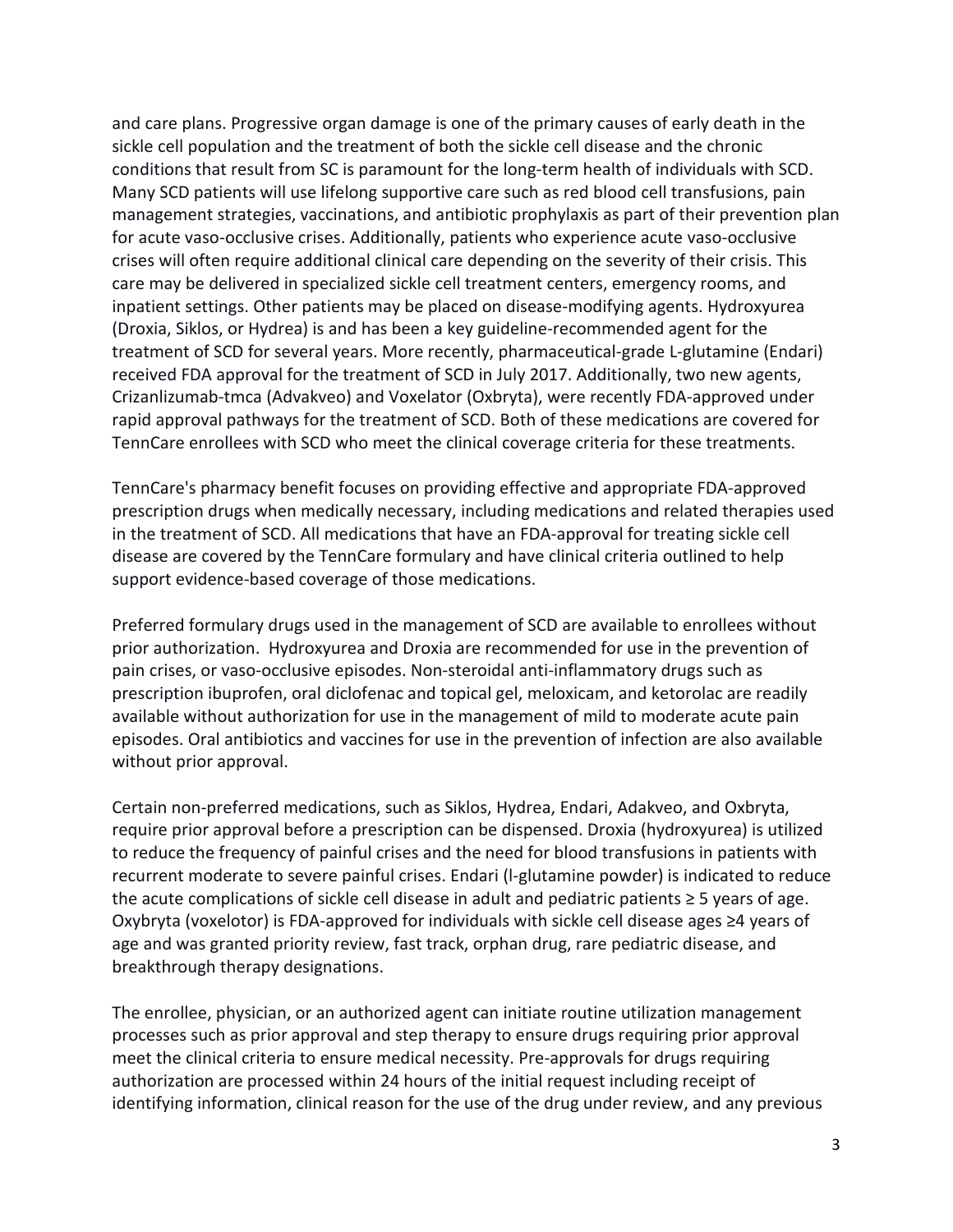treatment for the treating condition. If the review for a pharmacy service is denied, there remain multiple pathways to access medication services including peer to peer review, a 72 hour emergency supply, and a reconsideration of the original prior approval review via medical appeal. A peer-to-peer review is available to the prescriber to have a clinical discussion or gather more information on any pre-approval outcome. The prescriber can speak directly with a peer physician or pharmacist about their individual patient, patient's condition, and care options. If the request is emergent in nature, and prior approval is warranted, pharmacists can dispense up to a 72-hour emergency supply of the medication while it is under review at no cost to the enrollee.

As new medications and therapeutic options for sickle cell disease are introduced to the clinical landscape, the TennCare medical and pharmacy benefit is routinely updated to allow for coverage of new medications as medically indicated. TennCare's formulary protocol is routinely advanced, as frequently as weekly, based on new drug availability, indications, route of administration, and according to nationally recognized guidelines, compendia, and established medical and pharmacy treatment standards. Routine updates safeguard access to critical medications to rare, chronic, and acute illness including sickle cell disease.

TennCare continues to follow the emerging clinical pipeline around new treatment options which advance rapidly. Many new treatment options, including gene therapy and stem cell transplantation, have been or are undergoing continued review by the FDA, which may provide the potential for a cure for sickle cell disease. TennCare closely tracks these emerging new treatment options and the FDA approval processes based on review of clinical trials. As new therapeutics are determined to be safe and effective, TennCare works quickly to ensure they are reviewed for potential inclusion in the TennCare benefit.

It is important to note that TennCare's pharmacy formulary is shaped based on input from the TennCare Pharmacy Advisory Committee (PAC). The TennCare PAC is comprised of members appointed by both executive and legislative representatives as outlined in state statute. The Committee makes recommendations regarding access to medications and related product guidance in conjunction with state clinicians. Committee members must be practicing primary or specialty physicians, pharmacists, or mid-level practitioners. The committee also includes enrollee advocates. In conjunction with TennCare clinicians, the PAC is responsible for developing, managing, updating, and administering the TennCare pharmacy formulary and review criteria.

| TABLE 2 – Medication Use by TennCare Enrollees with Sickle Cell Disease in 2020 <sup>5</sup> |                                                              |                                                                     |                                                                   |  |  |  |
|----------------------------------------------------------------------------------------------|--------------------------------------------------------------|---------------------------------------------------------------------|-------------------------------------------------------------------|--|--|--|
| <b>Calendar Year</b>                                                                         | <b>Number of Enrollees</b><br><b>Receiving Prescriptions</b> | Percentage of<br><b>Enrollees Receiving</b><br><b>Prescriptions</b> | Average number of<br><b>Prescriptions for</b><br><b>Enrollees</b> |  |  |  |
| 2020                                                                                         | 1,128                                                        | 86.2%                                                               | 21.5                                                              |  |  |  |

### *Table 2* below describes medication use by the sickle cell population:

<span id="page-3-0"></span><sup>5</sup> Data from TennCare medical claims for CY 2020.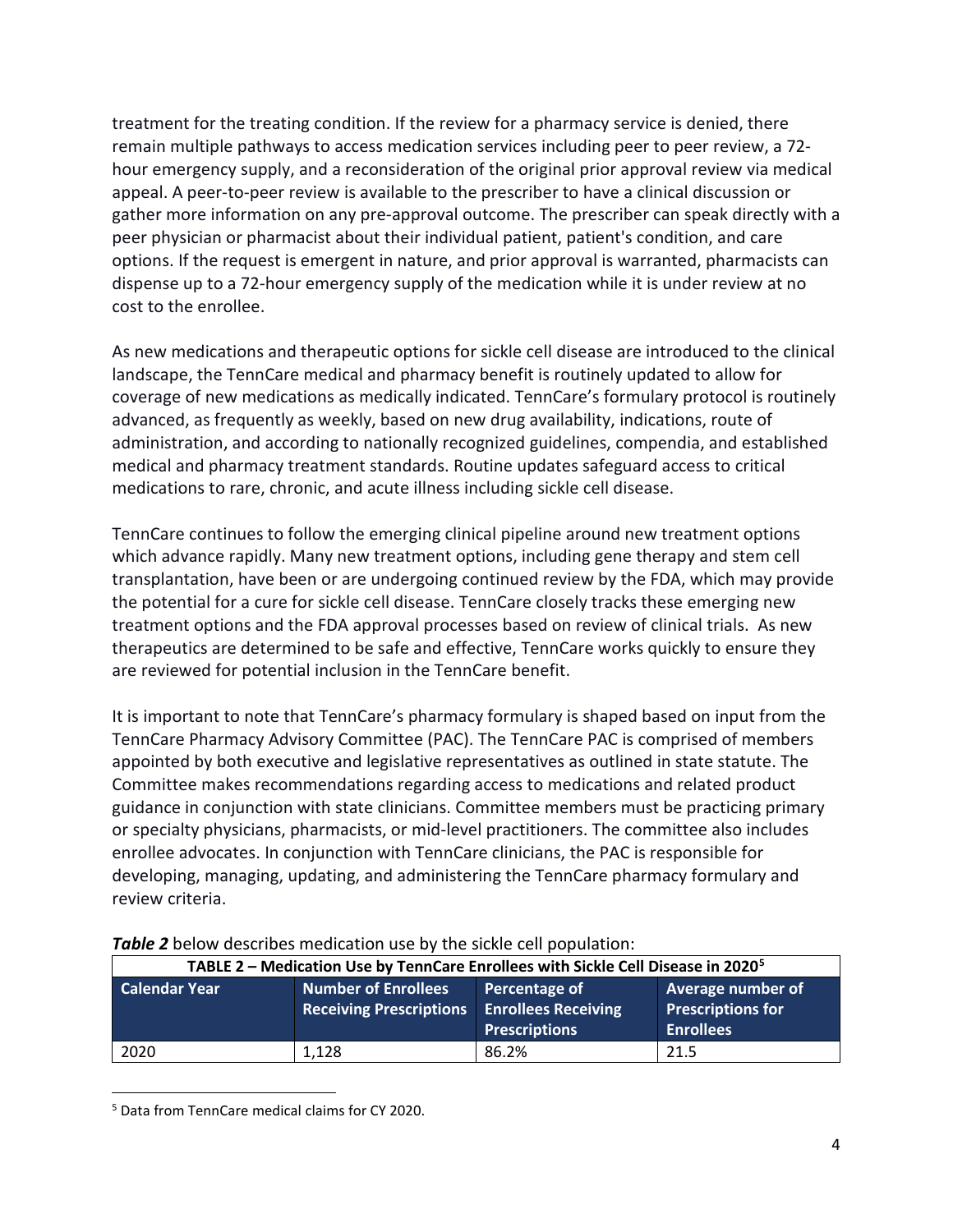*Table 3* describes opioid use by the sickle cell disease population:

| TABLE 3 – Opioid Use by TennCare Enrollees with Sickle Cell Disease in 2020 <sup>6</sup> |                                                           |                                                                  |                                                         |                   |  |  |  |
|------------------------------------------------------------------------------------------|-----------------------------------------------------------|------------------------------------------------------------------|---------------------------------------------------------|-------------------|--|--|--|
| <b>Calendar Year</b>                                                                     | Number of<br><b>Enrollees</b><br><b>Receiving Opioids</b> | Percentage of<br><b>Enrollees</b><br>Receiving<br><b>Opioids</b> | <b>Number of</b><br><b>Opioids</b><br><b>Prescribed</b> | <b>Total Cost</b> |  |  |  |
| 2020                                                                                     | 574                                                       | 43.9                                                             | 220,467                                                 | \$170,030         |  |  |  |

Among SCD patients, vaso-occlusive crises are recurrent and unpredictable attacks of acute pain. These pain crises are often treated with prescription analgesics, including topical and oral non-steroidal anti-inflammatory drugs and opioids. Each of these treatments are available for enrollees experiencing acute pain crisis and related and recurrent pain syndromes stemming from SCD progression.

TennCare provides additional accommodations for enrollees with sickle cell related to the opioid benefit. Enrollees with sickle cell can often experience acute pain crises and live with chronic pain related to their disease. All enrollees with sickle cell disease can access up to a 45 day quantity of 60 Morphine Milligram Equivalents (MME) of opioids per day in any 90-day period for acute pain management. Additionally, enrollees with sickle cell experienced in opioids for the management of chronic pain are eligible to exceed the daily opioid threshold as prescribed by their provider up to 200 MME per day indefinitely with periodic review for ongoing medical need.

## **TENNCARE SICKLE CELL DISEASE POPULATION HEALTH AND CARE COORDINATION**

TennCare provides a robust Population Health program through its Managed Care Organizations (MCOs) for all enrollees, and especially enrollees with sickle cell disease, to help coordinate care and support clinical needs.

## **Population Health and Care Coordination Programs**

TennCare's Population Health program provides additional clinical support and care coordination for enrollees across the entire care continuum to offer health education and promote healthy behaviors and disease self-management. For enrollees who have additional needs, they can receive care coordination and robust care management services through MCO care managers who help them access additional needed services. MCOs evaluate the entire enrollee population, according to the enrollee's clinical risk, which are based on predictive modeling from medical diagnoses and service utilization. Enrollees can be engaged in care management through referrals, utilization management data, and health risk assessment results.

<span id="page-4-0"></span><sup>6</sup> Data from TennCare medical claims for CY 2020.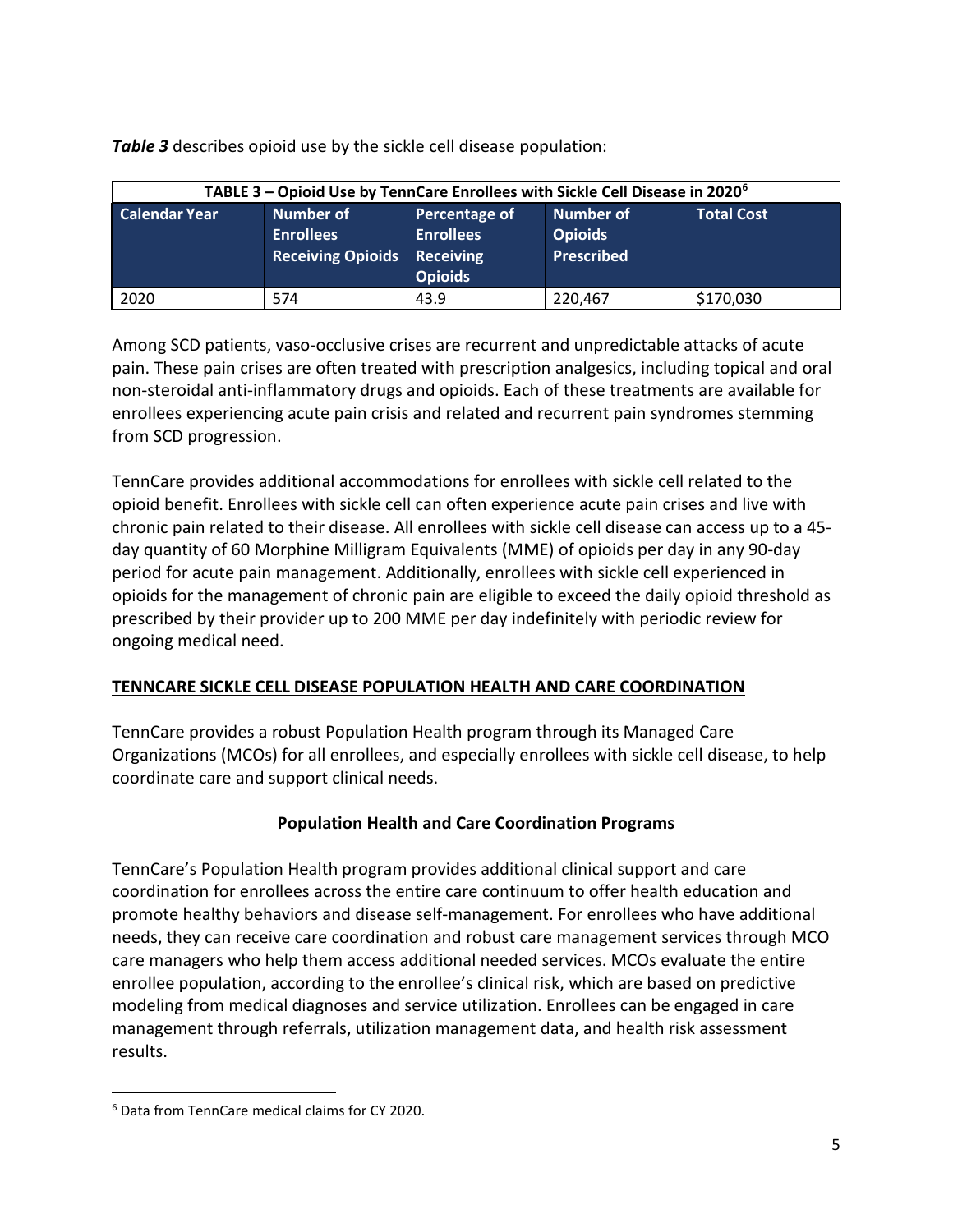Initial health assessments for every enrollee are offered and conducted with the enrollee within ninety days of an individual becoming a TennCare enrollee. These health assessments help TennCare enrollees learn about their potential health risks and partner with their MCO to receive the services and clinical care to help them address these risks. The information collected from these assessments is used to connect individual enrollees with appropriate intervention approaches and maximize the impact of the services provided.

Using all of these clinical inputs, MCOs are able to stratify all of their enrollees into different risk level programs ranging from minimal clinical risk to high clinical risk. Each risk-level then have targeted supports that match their risk level and identified needs.

- *Low Risk* (Wellness): enrollees with no identified health risks
- *Medium Risk:* includes enrollees with rising risk and chronic health care needs, as well as low risk maternity
- *High Risk:* includes enrollees with high-risk needs (complex case management and chronic care management), as well as high risk maternity

Enrollees with sickle cell disease are included into the stratification along with the entire population. Individuals with sickle cell disease are stratified in the medium-risk or high-risk programs reflecting their underlying sickle cell disease and the accompanying chronic conditions.

Care Coordination is impactful for sickle cell disease enrollees as it assists with acute healthcare needs, health service needs, or risks which need immediate attention. The goal of Population Health and Care Coordination Services is to make sure enrollees get the services they need

# ENROLLEE STORY

An adult TennCare enrollee with sickle cell disease was referred to an MCO for care management due to frequent emergency room utilization. An MCO Nurse Care Manager (CM) quickly engaged with the enrollee to support assess the clinical risk and learned from the enrollee that the multiple visits to the ER were due to sickle cell crises exacerbated by dental pain.

The enrollee's medical history included multiple oral infections due to dental caries and poor oral health. The Nurse CM helped coordinate care for the enrollee to receive an evaluation by an oral surgeon with the University of Tennessee. The plan of care developed with the surgeon included oral surgery to remove impacted teeth. However, these services were denied because TennCare adults do not have access to dental coverage.

The Nurse CM presented the enrollee's case during the MCO's integrated treatment rounds for evaluation by the entire care management team. After review, the care team agreed that the oral surgery would reduce the frequency and acuity of the individual's sickle cell crises and subsequent trips to the ER. The MCO was able to approve the oral surgery procedure as "cost-effective alternatives". The CM worked with the enrollee's primary care provider and oral surgeon to ensure the enrollee received the surgery.

After surgery, the enrollee experienced significantly improved health and reduced pain episodes. The enrollee remains engaged with the primary care doctor and is better managing the sickle cell condition. Additionally, the visits to the ER have decreased as well.

to prevent or reduce an adverse health outcome. The care management team can also work with an enrollee's primary care provider to help communication with specialists and other care providers in order to provide wrap around care and support for the enrollee.

Clinical care coordination teams generally consist of a Nurse Case Manager, Behavioral Health Case Manager, Behavioral Health Peer Support, Social Worker, Dietitian, Health Educator, Long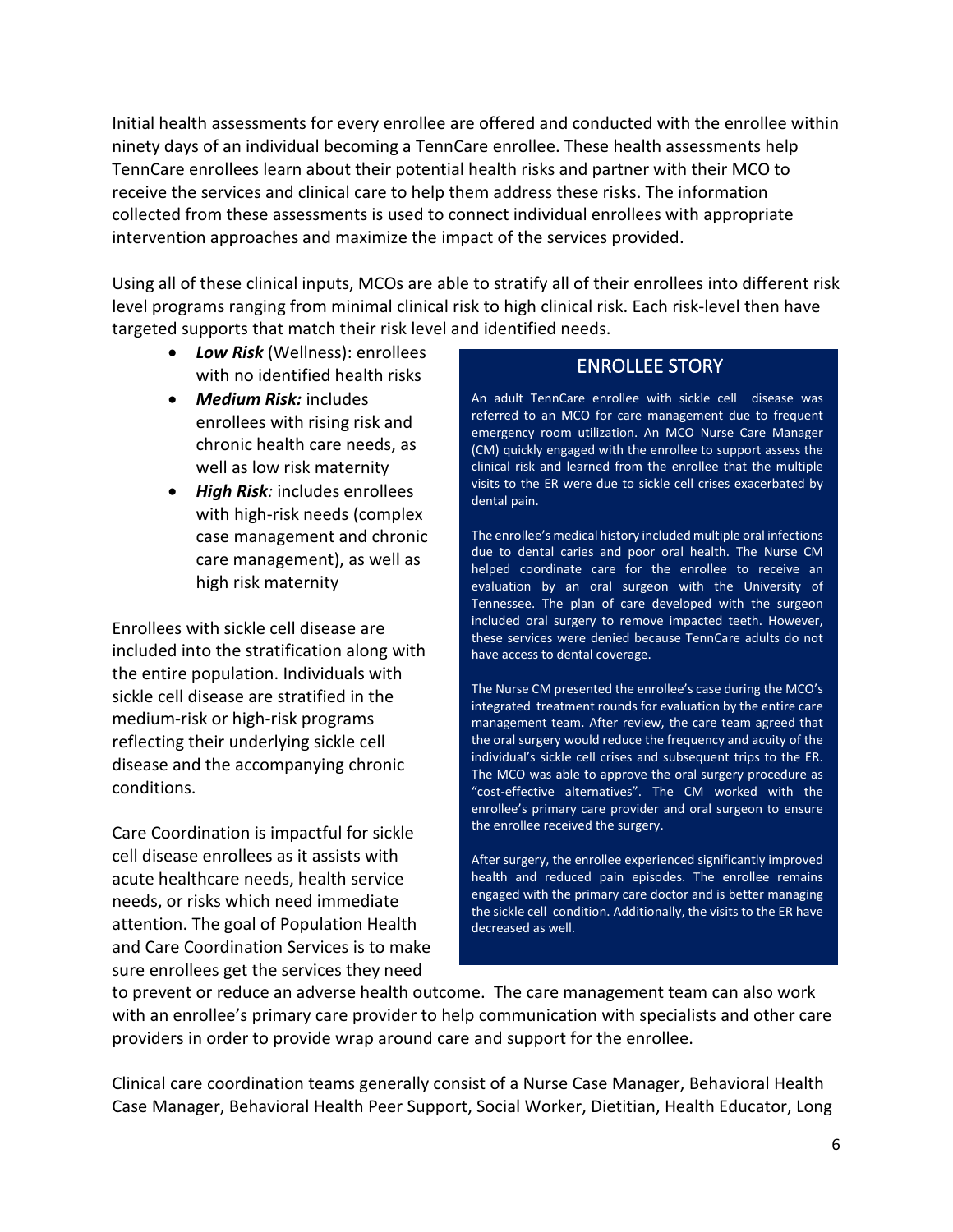Term Services and Supports Care Coordinator, Pharmacy Specialist, Medical Director, Health Navigator, and Enrollee Resource Coordinator.

#### **Patient Outreach and Engagement**

TennCare utilizes a variety of methods to conduct outreach to enrollees. The MCOs outreach to individuals telephonically, by interactive voice response (IVR), secure enrollee portals, and by

## ENROLLEE STORY

The Vanderbilt Sickle Cell program has a collaboration with the Matthew Walker Clinic to offer a Saturday Sickle Cell Disease clinic. The Saturday clinic provides an opportunity for working parents or school-aged children to get their sickle cell care without missing school or work.

One MCO's Case Manager (CM) had noticed that a high-risk 14 y.o. enrollee with sickle cell disease and severe asthma had missed several primary care and sickle cell appointments. The child was in the custody of his great aunt who had transportation needs. The MCO CM worked with the Vanderbilt Children's Hospital (VCH) care manager to reach out to the family to arrange for an appointment at the Saturday clinic and coordinated a ride for the enrollee. Additionally, the MCO CM went to meet the enrollee and his aunt face-to-face at the appointment.

At the appointment, the enrollee received care for both the SCD and asthma issues as well as medication refills. Working together with the VCH CM, the MCO CM helped develop a SC and Asthma Action Plan with the enrollee to increase understanding of the use of inhalers and discuss strategies to remember to take the medications. Medication compliance had been a big barrier for the enrollee. Additionally, the enrollee was able to discuss strategies and medications to prevent a SCD flare-ups as well. The MCO CM also developed a follow-up plan to check in on the enrollee and family periodically, which they requested.

mail. MCOs also conduct face-to-face interactions, Zoom teleconference calls, and text messaging when appropriate and with enrollee consent. MCOs also partner with providers in a collaborative effort to reach or re-engage individuals. TennCare provides the ability for an enrollee to speak with a registered nurse 24-hours a day who can help them find doctors, schedule appointments, get to urgent care centers or walk in clinics, or speak directly with a doctor's office about their health care needs.

At a minimum, enrollees in a medium-risk category receive at least four communications each year, addressing self- management education that increase their knowledge of the chronic health condition. These communications emphasize the importance of medication adherence and appropriate behavioral changes, the management of the emotional aspect of their health condition, and self-efficacy and support.

MCOs also offer individual support for self-management if the enrollee desires it, including health coaching and a 24/7 NurseLine. Medium-risk enrollees that would like engagement with a care manager can also opt-in to care management and receive interactive support.

Enrollees in the high-risk program receive intensive care coordination. Monthly interactive contacts by the MCO address the development of a supportive enrollee and health coach relationship, disease specific management skills, development and implementation of an individualized care plan, problem solving techniques, self-efficacy, and referrals to link the enrollee with medical, social, educational, and other programs and services to address any identified needs.

Enrollees can also opt-out of any of these care coordination programs if they choose.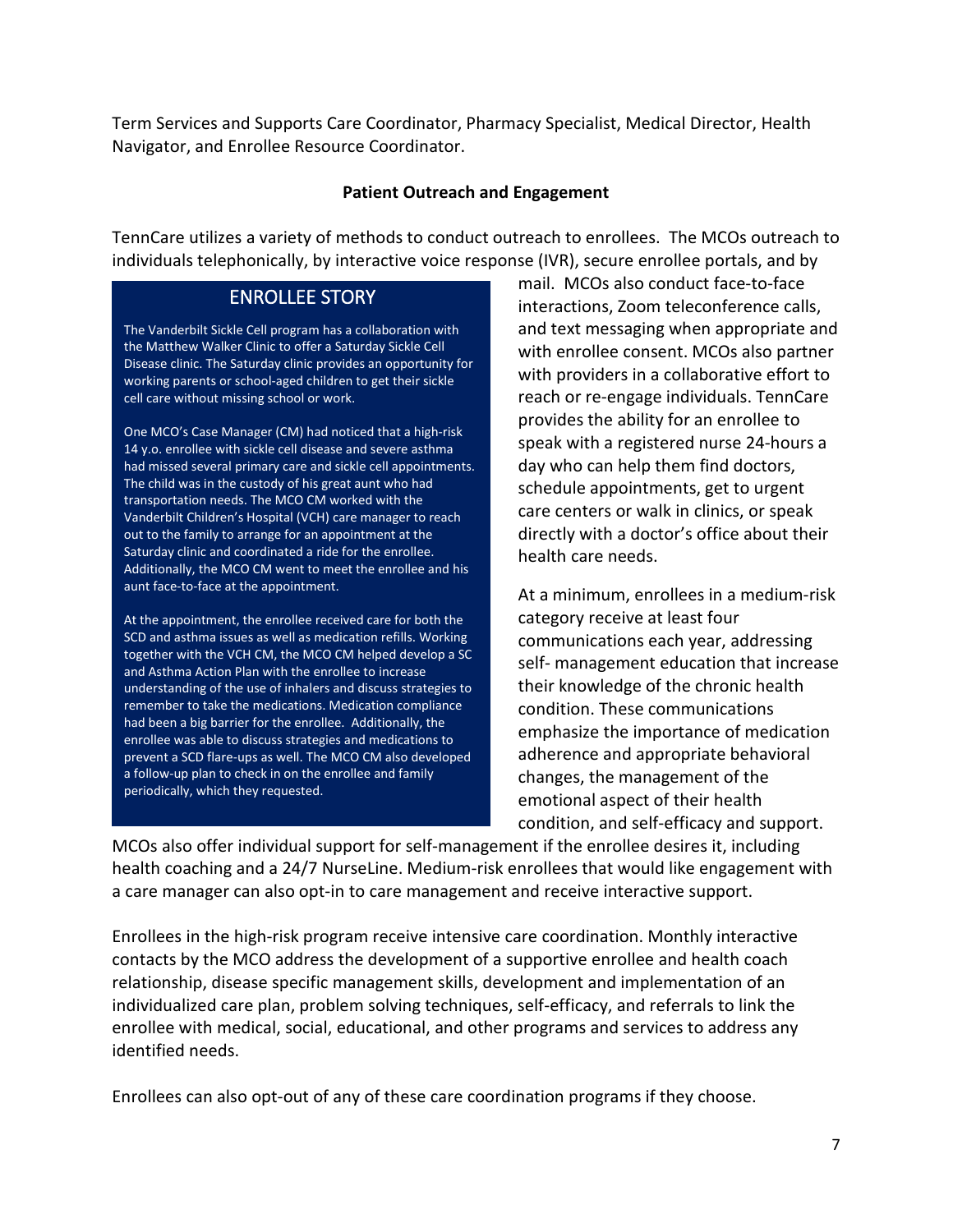#### **Support for Non-Medical Risk Factors**

TennCare MCOs use a variety of supports to assess for non-medical risk factors. Enrollees are screened for social determinants of health needs during interactive contacts. When needs are identified, specific referrals and resources are provided to begin addressing identified needs.

MCOs also use Online Social Services Search Engines and Portals. These SDOH platforms provide an online directory of social service organizations that can be accessed by Case Management as well as by enrollees and providers. Individuals can search for free and reduced cost services by zip code. Service domains include food, housing, education, transit, and legal support. Each domain contains subcategories to address specific needs such as skills and training, utility assistance, and food delivery.

Non-emergency medical transportation (NEMT) is a covered benefit for TennCare enrollees attending an approved service that helps provide access to care. The program offers three levels of service, curb-to-curb, door-to-door, and bed-tobed. NEMT includes pharmacy visits to pick up prescriptions. The MCOs have utilized innovative solutions to offer ondemand rides for enrollees with certain NEMT needs. For example, the MCOs have partnered with ride-sharing companies to offer on-demand ride

# ENROLLEE STORY

An MCO Nurse Case Manager (CM) in the Nashville area was working with a 38-year-old female with multiple clinical diagnoses including leiomyoma of uterus, chronic back pain, anemia, and sickle cell anemia. The MCO CM had reached out to the enrollee to offer a health risk assessment given the complex medical history.

When the MCO CM first spoke with the enrollee, she noted that she was currently seeing a physician but only receiving care for uterine leiomyoma and heavy periods. The CM, as part of the health-risk assessment, identified that the enrollee was diagnosed with Sickle Cell Anemia as a child but had little insight into managing her anemia and sickle cell disease and preventing sickle cell pain crises. The CM began working with the enrollee , providing educational material regarding how to self-manage her pain. The CM also discussed how to find a primary care provider and how to work with her PCP to create an SCD pain crisis plan. The CM provided several more health coaching sessions about sickle cell disease and how to manage her condition.

After several follow ups, the enrollee was able to verbalize the importance of early reporting of the signs and symptoms of a sickle cell crisis. She also developed a plan incorporating an appropriate diet and fluid intake to help better manage her disease process. Lastly, the enrollee described the steps she had taken to be more compliant with the treatment plan that was designed by her provider for the sickle cell anemia. This enrollee continues to engage with the CM and work towards meeting all her goals to better manage her health for both the uterine leiomyoma and sickle cell anemia.

shares (e.g., Lyft) in addition to traditional NEMT transportation options to better meet the needs of SCD enrollees when SCD clinics identify transportation needs for their patients.

### **ADDITIONAL MCO-SPECIFIC INITIATIVES FOR SICKLE CELL DISEASE**

In addition to the programs described above that all TennCare MCOs provide, each MCO has specific care coordination programs to ensure appropriate access to care and improved health outcomes for individuals with sickle cell disease.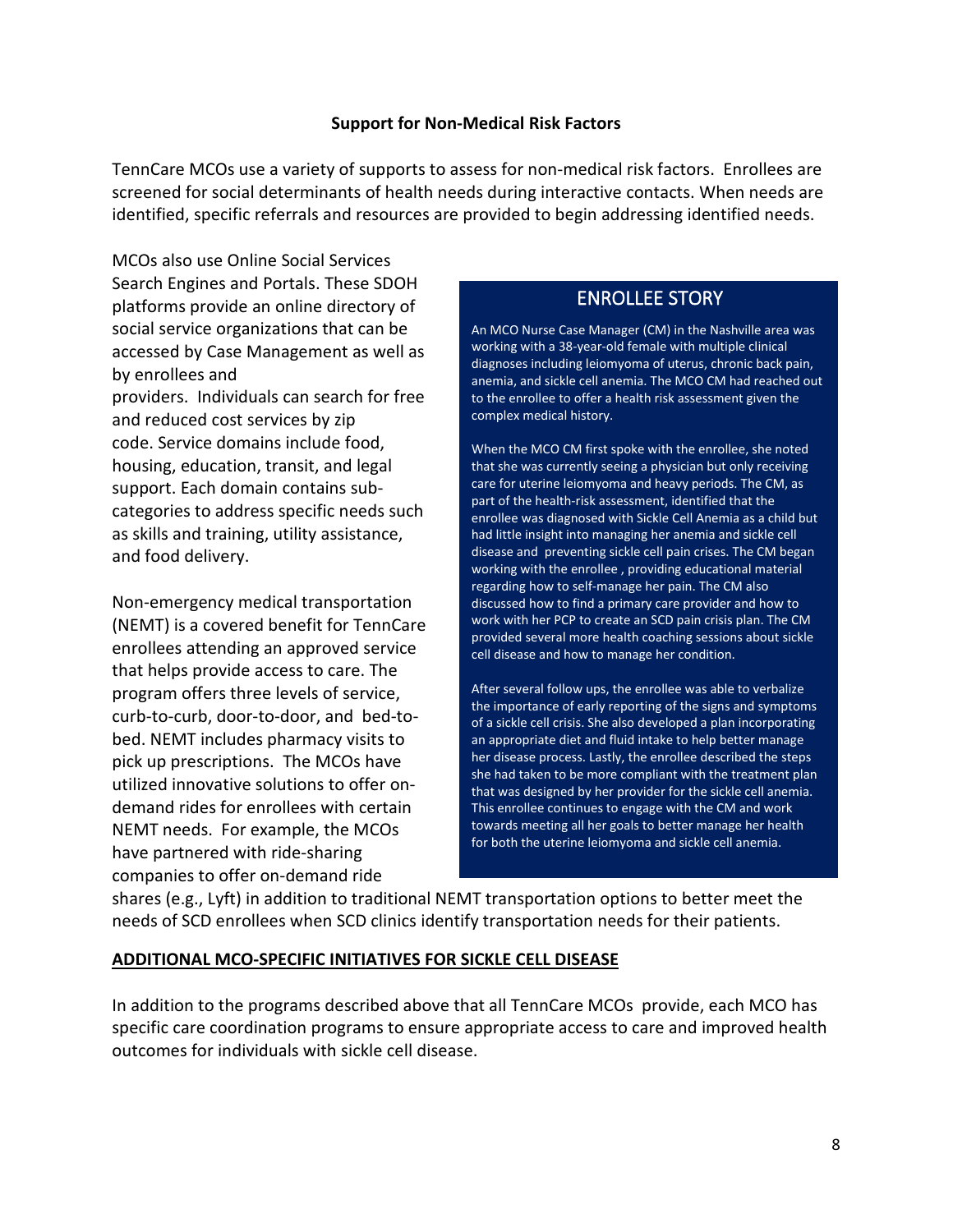### **Amerigroup Community Care**

Amerigroup offers a Pediatric Sickle Cell Outreach Program for newly identified enrollees between the ages of 0-20. Amerigroup provides outreach on a quarterly basis to identify any needs and barriers to care and enrolls these individuals in Care Coordination or Complex Case Management as appropriate by identified needs. Amerigroup also has a Reconnection and Advocacy Program in which its ER Diversion team identifies enrollees with sickle cell disease with high ED utilization and performs outreach for this population.

The Adult Sickle Cell Preferred Provider Program supports secondary and tertiary prevention interventions based on a comprehensive, multidisciplinary approach. Amerigroup collaborates with preferred providers to achieve program goals and objectives and links all enrollees to preferred providers or Sickle Cell Centers of Excellence.

Anthem Community Care Coordination (A3C) is a program addressing enrollee's social determinants of health needs utilizing a face-to-face approach in conjunction with Preferred Community Health Partners (PCHP). The A3C team provides in-person engagement with a Community Health Worker (CHW) or social worker to address social risk factors for enrollees with sickle cell disease. Field-based CHWs and social workers engage with the enrollee over a period of 30 to 90 days to complete a comprehensive assessment to identify gaps and needs, schedule follow-up appointments, connect the enrollee with their PCP, support adherence to discharge orders, and link with appropriate community resources.

### **BlueCare Tennessee**

BlueCare Enrollees with sickle cell disease are engaged by a Case Manager who develop specific care plans that include education to the enrollee on knowledge of the disease process as well as self-management care. The care plans address pain management, crisis management, resources and supports available, genetic counseling, and adhering to their treatment plan. Healthwise Coach education materials are also available to enrollees. Case Managers also assist with connecting enrollees to their PCP as well as a sickle cell disease treatment team to optimize care and avoid overutilization of emergency room services and hospital readmissions. For hematology or other specialist appointments, support is available for locating specialists in the enrollee's geographic area, assisting with making appointments, and arranging transportation if needed. Enrollees may also be referred to a Behavioral Health Case Manager to address pain management and potential substance use disorders.

### **UnitedHealthcare Community Plan of Tennessee**

UnitedHealthcare has established a Clinical Champion for sickle cell to enhance partnerships with community-based organizations who serve sickle cell enrollees. Through engagement with The Sickle Cell Foundation of Tennessee, United's vision is to establish a more robust collaboration with statewide sickle cell disease centers. In January 2022, UnitedHealthcare will deploy a pilot program with Mindoula to a cohort of more than 50 non-pregnant individuals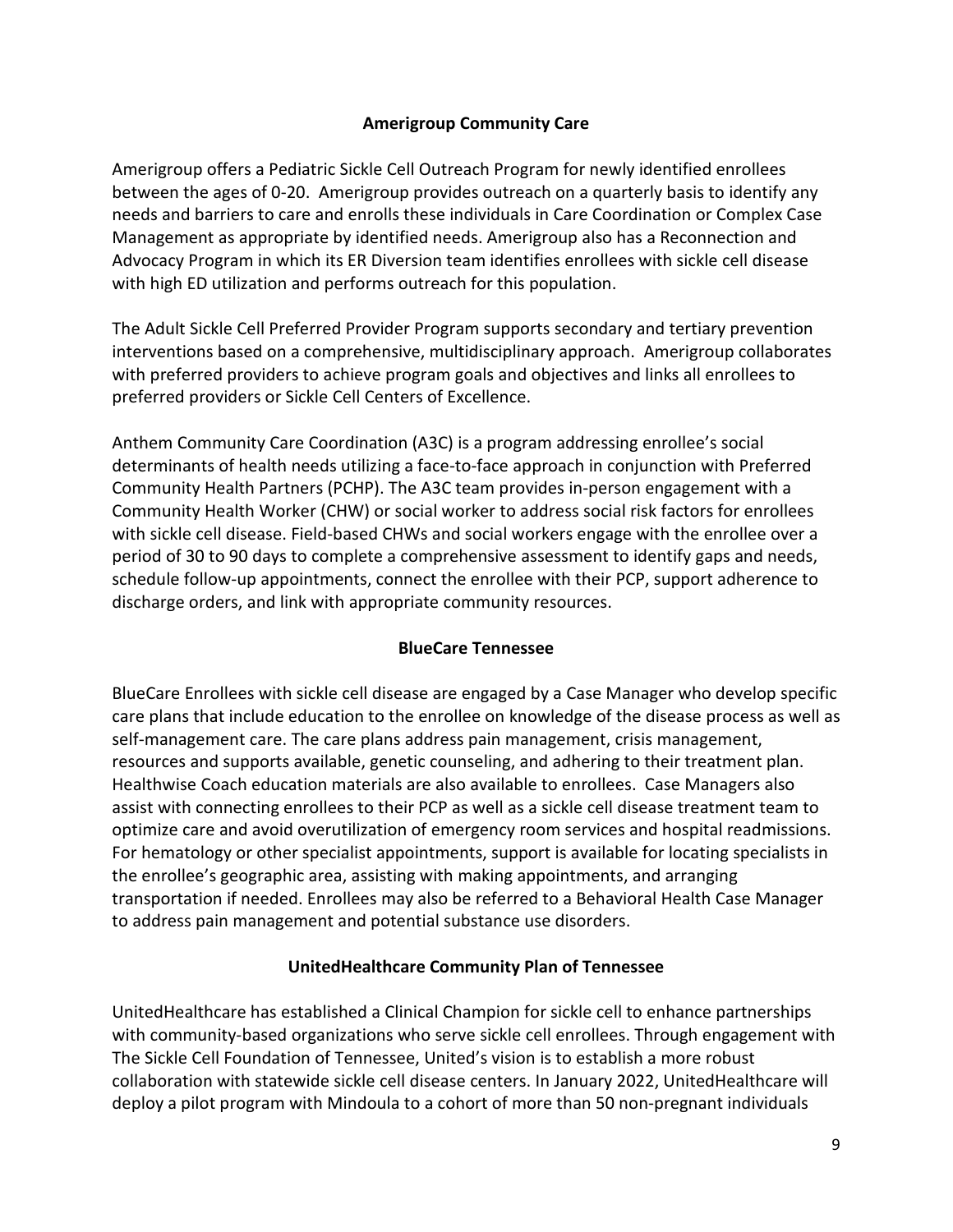with sickle cell disease in Shelby County. The Mindoula sickle cell disease program will employ technology-enabled care extenders to deliver around-the-clock care coordination, psychosocial support, and skills training and mentoring to the cohort. This is one example of several other community partnerships that are focused on enrollees with sickle cell disease.

### **TENNCARE COLLABORATIONS**

Tennessee and TennCare has a robust network of committed sickle cell disease providers. The sickle cell provider network in Tennessee participates in a CDC-funded surveillance program for Sickle Cell Disease. Tennessee is one of only eleven states in the nation who are participating in this effort [\(https://www.cdc.gov/ncbddd/hemoglobinopathies/scdc-data.html\)](https://www.cdc.gov/ncbddd/hemoglobinopathies/scdc-data.html). This program provides a link between the CDC and the TN provider community in coordinating efforts to collect and share data from multiple sources with a goal of improving gaps in knowledge about SCD care. TennCare is a supporter of these data collection efforts and will continue to identify opportunities learned from the Data Collection efforts to improve care for its members.

### **TENNCARE OPPORTUNITIES**

As outlined above, TennCare provides a comprehensive and robust coverage for any enrollee with sickle cell disease. Enrollees can receive all clinically indicated medications, treatments, and services through their MCO or the pharmacy benefit. Additionally, through add-on services provided by TennCare's MCO population health teams, enrollees can access programs and services that further meet the needs of enrollees with SCD and optimize their clinical outcomes. Opportunities do still exist to improve the health outcomes of enrollees with SCD and better support cost-effective care for these enrollees.

Enrollees with sickle cell often have multiple chronic medical diagnoses that increase the clinical risk and complexity of their medical journey. Ongoing education efforts for enrollees and their families about how best to manage their sickle cell disease holistically across all of their chronic conditions can also support improved outcomes. TennCare and its MCOs have developed robust outreach systems, as outlined in the report, to educate enrollees with SCD about management of their disease. Certainly, there remain opportunities for ongoing outreach to enrollees to further provide education, supports, and care coordination for their needs

From a medical utilization standpoint, emergency room visits and hospital admissions for vasoocclusive crises remain an ongoing challenge for individuals with SCD and a costly site of care for TennCare as evidenced by the data. Having consistent utilization of preventive services and consistent connections between the enrollee and their primary care physicians and hematologists are critical to reducing these acute events. TennCare and its MCOs have the continued opportunity to increase connections between the MCO care coordination team and the provider community to ensure that enrollees can access all of the services and supports for which they are eligible. TennCare's MCOs can and should play an ongoing role in encouraging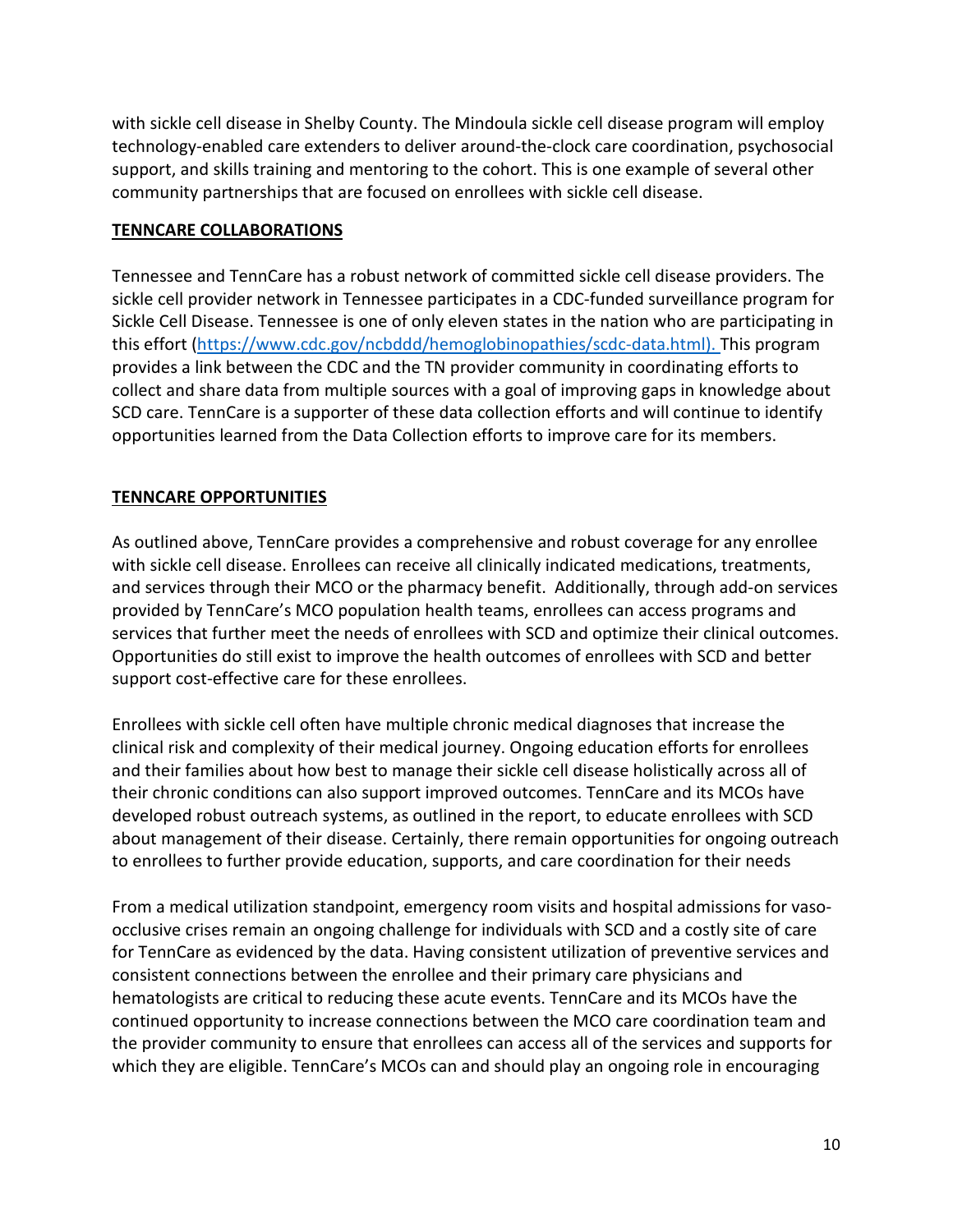improved communication and coordination between TennCare primary care physicians and specialists to help prevent some of these crises.

Continuing to focus on how TennCare, the MCOs, and the sickle cell provider community can continue strong partnership especially in ensuring members access care will be an ongoing goal and opportunity. Increased communication and integration between TennCare MCO's clinical programs and the provider community will remain a focus in the upcoming year. These efforts will include coordination of mental health services, especially considering how significantly depression and anxiety can increase overall health care utilization.

Additionally, an important transition point occurs when as an enrollee gets older and progresses from childhood to adulthood. TennCare's MCOs are identifying opportunities to better support this transition as adult sickle cell disease enrollees begin to identify new adult primary care providers and specialists to continue their care. Supporting providers and specialists through warm handoffs and strong care coordination at these key inflection points is a focus and continued opportunity for the MCOs and their population health programs targeted at enrollees with SCD.

An additional area of focus in the upcoming years will be on efforts to better address nonmedical risk factors that can have an outsized impact on an enrollee's health and health outcomes. As described earlier in the report, food security, transportation needs, health literacy can all impact the care of an enrollee and on an enrollee's utilization of care. Many innovative solutions to address non-medical risk factors have been deployed by TennCare and there is an important opportunity to leverage these solutions for enrollees with sickle cell disease as well with a particular emphasis on transportation needs.

Lastly, with the increasing and potentially promising clinical pipeline for therapeutic and curative treatments for sickle cell disease, TennCare's pharmacy program will continue to leverage its pharmacy program to ensure thorough and efficient review of new medications. The TennCare pharmacy program will continue to ensure timely access to optimal medications and treatment and to identify opportunities to learn more from pharmaceutical and clinical leadership.

## **RECOMMENDATIONS TO THE LEGISLATURE**

TennCare has solicited input from multiple stakeholders and incorporated their feedback into this report. TennCare also remains committed to receiving ongoing feedback from the legislature, providers, pharmacy industry, patient advocates, and enrollees specifically in reaction to this report or regarding any additional feedback related to sickle cell disease. At this time, TennCare does not recommend any specific legislation with respect to the needs of TennCare enrollees with sickle cell disease. Many of the opportunities highlighted in this report already have targeted initiatives underway or can continue to be accomplished through partnerships with the provider community. TennCare is eager to focus its continued efforts to address areas of improvement that have been identified by enrollees and sickle cell providers.